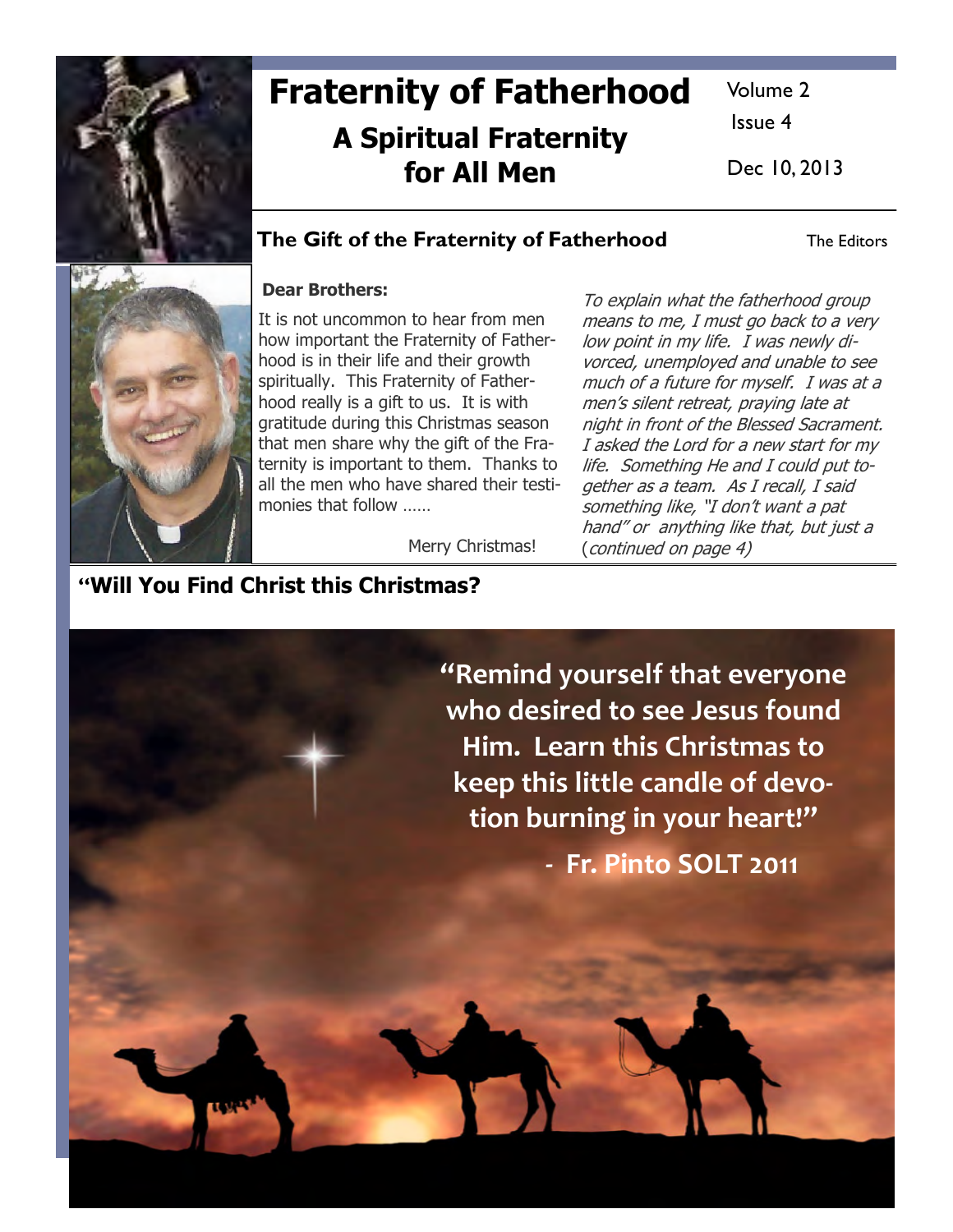## **Fraternity of Fatherhood Page 2 Page 2**

### New Document by Pope Francis

Did You Know! Pope Francis issued a new document on November 27th. It is entitled "Evangelii Gaudium" which means "The Joy Of The Gospel" and it is about evangelization—sharing the Good News of Jesus Christ.

#### 10 Reasons Every Catholic Should Read Pope Francis New Document

- 1. His language is simple and accessible, which makes it easy for the average Catholic to read and understand. Does this sound too churchy? "If we have received the love which restores meaning to our lives, how can we fail to share that love with others?"
- 2. He cracks jokes! Seriously check this out.

"They (the laity) and their ordained ministers suffer because of homilies: the laity from having to listen to them and the clergy from having to preach them!"

**3. He remains full of hope** and challenges the Church to live and act out of hope:

"One of the more serious temptations which stifles boldness and zeal is a defeatism which turns us into querulous and disillusioned pessimists, "sourpusses". Nobody can go off to battle unless he is fully convinced of victory beforehand. If we start without confidence, we have already lost half the battle and we bury our talents."

4. Francis doesn't want us to settle for being "ok", he wants what Jesus wants out of us - he wants us to be holy and missionary.

"We must recognize that if part of our baptized people lack a sense of belonging to the Church, this is also due to certain structures and the occasionally unwelcoming atmosphere of some of our parishes and communities, or to a bureaucratic way of dealing with problems, be they simple or complex, in the lives of our people. In many places an administrative approach prevails over a pastoral approach, as does a concentration on administering the sacraments apart from other forms of evangelization."

**5. He wants to shake things up** and doesn't want us to do something merely because it has been done that way in the past:

"Pastoral ministry in a missionary key seeks to abandon the complacent attitude that says: "We have always done it this way". I invite everyone to be bold and creative in this task of rethinking the goals, structures, style and methods of evangelization in their respective communities."

6. He recognizes that some structures and practices of Catholic life aren't helping spread the

**Gospel.** So, serious reform of these things might be tough, but they are also necessary: "We must recognize that if part of our baptized people lack a sense of belonging to the Church, this is also due to certain structures and the occasionally unwelcoming atmosphere of some of our parishes and communities, or to a bureaucratic way of dealing with problems, be they simple or complex, in the lives of our people. In many places an administrative approach prevails over a pastoral approach, as does a concentration on administering the sacraments apart from other forms of evangelization."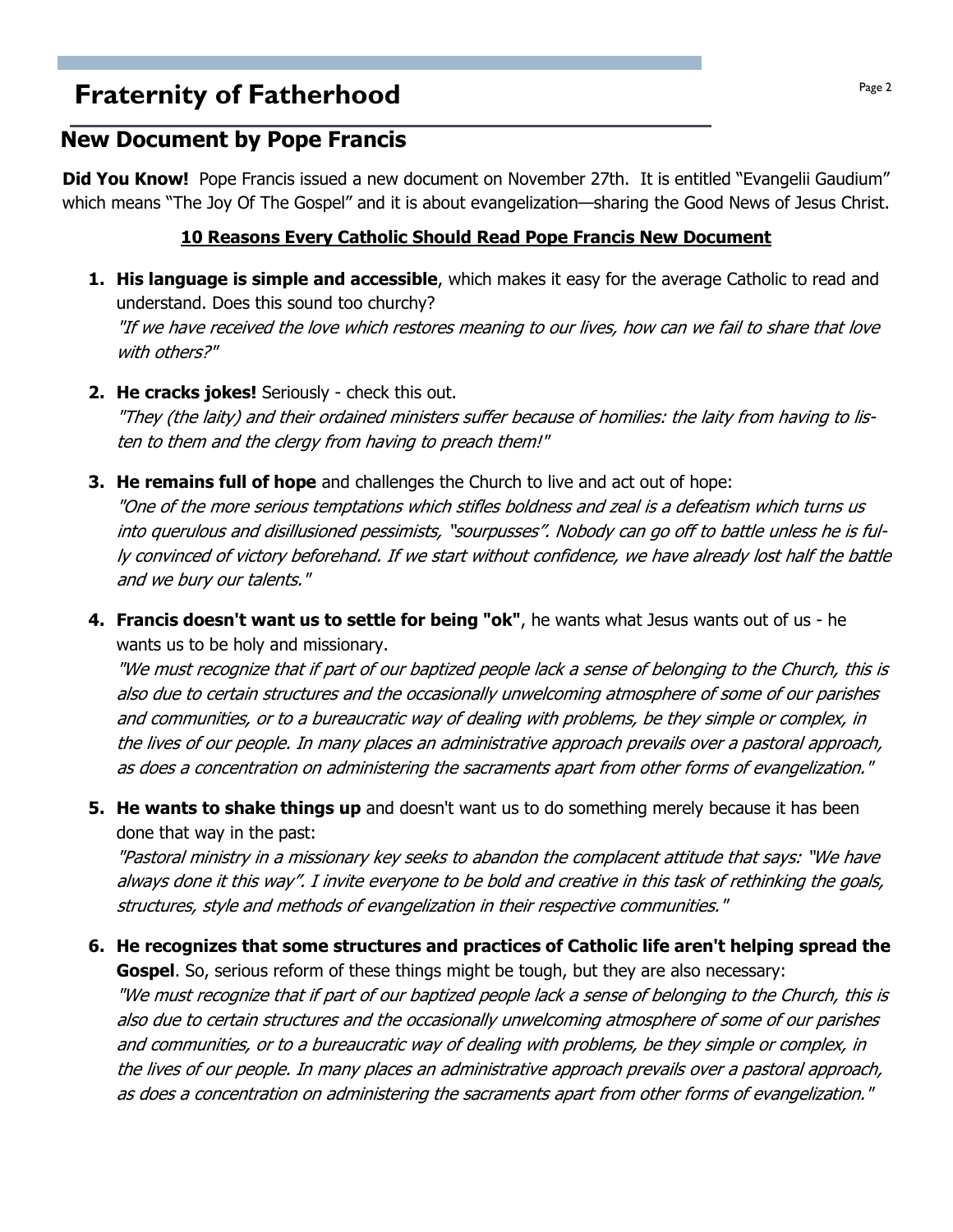## **Fraternity of Fatherhood Page 3**

#### New Document by Pope Francis continued…...

**7. He knows how to get you pumped up** for the work ahead!

"Challenges exist to be overcome! Let us be realists, but without losing our joy, our boldness and our hope-filled commitment. Let us not allow ourselves to be robbed of missionary vigour!"

- 8. He understands that the message needs to stick to the basics. The Gospel Jesus proclaimed is not complicated nor should the message the Church proclaim even forget the basics. "On the lips of the catechist the first proclamation must ring out over and over: "Jesus Christ loves you; he gave his life to save you; and now he is living at your side every day to enlighten, strengthen and free you.""
- 9. Reading it might do you some good! This is a very personal reflection on what is most important and Francis invites you to conversion!

"The Lord does not disappoint those who take this risk; whenever we take a step towards Jesus, we come to realize that he is already there, waiting for us with open arms. Now is the time to say to Jesus: "Lord, I have let myself be deceived; in a thousand ways I have shunned your love, yet here I am once more, to renew my covenant with you. I need you. Save me once again, Lord, take me once more into your redeeming embrace". How good it feels to come back to him whenever we are lost!"

#### 10. He is selling joy and who doesn't

joy is constantly born anew."

want that! The Gospel is supposed to be something that changes us and gives us joy, even when things are tough. This is a definitive sign that something has changed our lives! "The joy of the Gospel fills the hearts and lives of all who encounter Jesus. Those who accept his offer of salvation are set free from sin, sorrow, inner emptiness and loneliness. With Christ

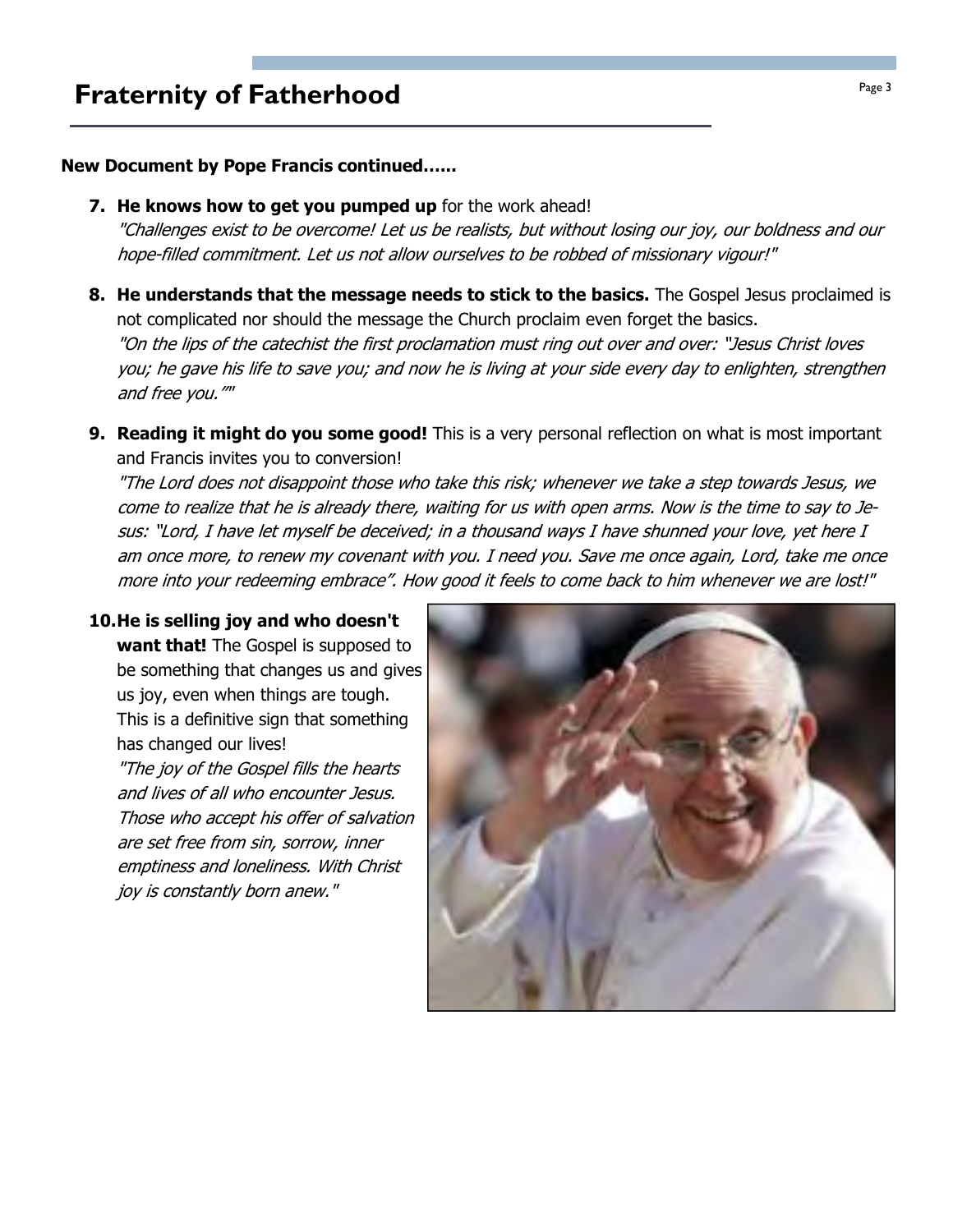## **Fraternity of Fatherhood Page 4**  $P_{\text{age 4}}$

### The Gift of the Fraternity of Fatherhood (continued from page 1…)

a pair of dues would be fine. As an arrow straight to my heart came this reply…."Jerry, I don't give anyone a 'Pat Hand'. What I do is surround you with people, who may or may not have one of the cards you seek. But more importantly, you may have one of the cards they need…..GO FISH!" That was not the reply I expected. I hadn't played that game since my kids were small, but from that day forward I have always paid attention to whomever God placed in my presence at any time of my day. The men in our Fatherhood Group are very close to my heart, and throughout all our meetings, many cards have been exchanged.

Jerry Gross

I am very thankful for the men's group in this region, although I live in Reno and we have not yet established a local men's group here, the Sacramento group has been a wonderful example. Their example is a great support and reminder that as a Catholic man I am called to live out my vocation in the church inspired by the Holy Spirit and in union with our Holy Father by following the teachings of the church in my life. As a father and husband it is often a challenge to live on the path that God has set in front of me in the way that I am called to. The example of other men living as fathers and husbands within the guidelines of the church and growing in holiness is truly an inspiration and a reminder to stay on the path that God has chosen for me. As we begin this Advent season the Holy Family is an example to bring into our hearts and our homes as we work to help our families grow in love of God. I am confident that the fellowship and example of the fatherhood group will be a great support in accomplishing this.

**Peace, and the contract of the contract of the Peace, and the contract of the contract of the contract of the contract of the contract of the contract of the contract of the contract of the contract of the contract of the Stacey** Stacey **Stacey** 

There are so many blessings in the Fraternity of Fatherhood that it is difficult to highlight only a few reasons it's so powerful in my life. We get so busy and so burdened with responsibility that sometimes committing to a night out can be hard. But every time I am together with the men I am so encouraged!

 One of the best experiences for me is when we pray together. It always seems that there is something The Lord gives us to pray for together.

I greatly treasure this time with the men. We can have a great time together enjoying one another's company and seeking together. We are seeking to be the men God created us to be.

I am very grateful for the example and humility of my brothers.

Thank you men.

We truly are a band of brothers and it becomes tremendously clear that we are not alone.

 Your brother in Christ, Mike Allison, Sacramento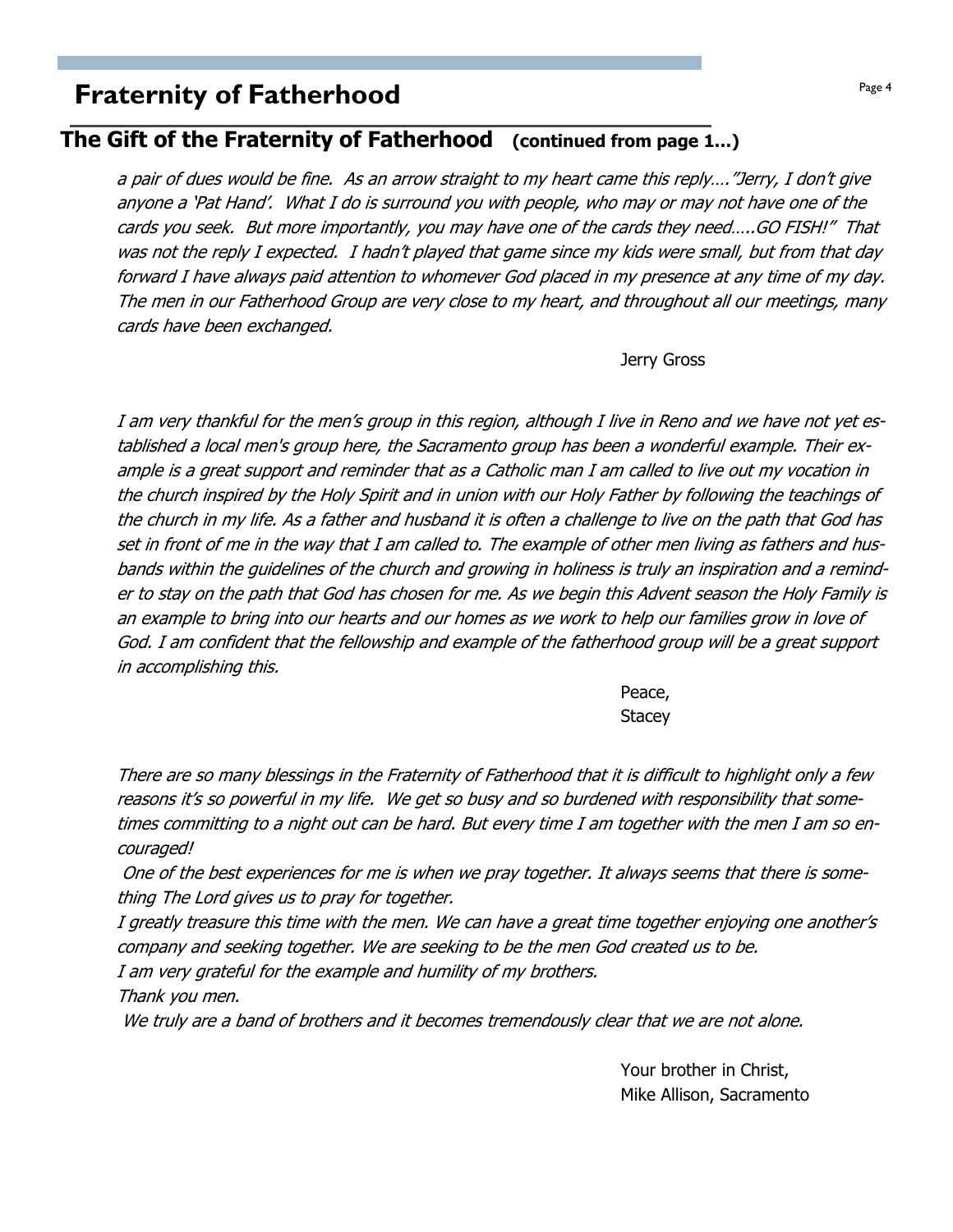## **Fraternity of Fatherhood Fraternity of Fatherhood**

### The Gift of the Fraternity of Fatherhood (continued from page 4…)

#### New Document by Pope Francis continued…...

After participating and attending the Saturday Fatherhood Fraternity get-togethers, I realized that many of the secular friendships that I was maintaining were not especially healthy relationships. Listening to other men's experiences and challenges they have living their Catholic Faith and the opportunity for sharing my experiences gives me strength, joy, and comforting peace as I face daily trials working towards living my faith daily. At one of our meetings, I was personally told by one of the group, "I pray for you daily, Paul!"! It took my breath away and it is hard to describe the positive impact that statement has on me. I find myself often praying for him and the others in the Fraternity. I very much appreciate and look forward to our monthly get-together.

> Prayers & Blessings, Paul Godsil

The Fatherhood Fraternity gatherings have been a true blessing for me. As a Catholic man, the opportunities provided in our monthly meetings are a vehicle to share with other Catholic men, which is a rarity! This has been vital to my spiritual growth and frankly, to my sanity, at times. The themed topics can be very timely and rich in discussion. Oftentimes we find ourselves personally exploring a poignant aspect of our manhood, as well, and the guys who come are invariably inspired to speak about how this is played out in their individual lives, in their families, parishes, workplace and community. Networking has been such a blessing and our group has definitely served as a tool for discernment, as well. I very much appreciate the approachable nature of this material and the practical format that we enjoy when two or more of us gather for prayer, reflection and fellowship.

Thank you, Brendan and compadres for serving us!

Harley Talkington

I have never been to a meeting. I have only met Fr. Pinto a handful of times and listened to him speak about as many. I have pulled back from parish activities do to family obligations and work load. But I thought that since you asked I would share this.

Just knowing that such an organization exists inspires me. It is easy to feel outnumbered, like you are surrounded by the world which is trying to force sin upon you. Knowing that there is a group of men sincerely trying to be good husbands and fathers to the standard the Church has outlined is more than comforting. And then getting to know you Mike, as a representative of that group is as much humbling and inspiring as it is intimidating. Humbling and inspiring because of the obvious example you are to that effort. Intimidating because it challenges me to achieve it. So thank you to the group for forming and thank you to you for being that example for me.

May God continue to bless the Fatherhood Fraternity Men,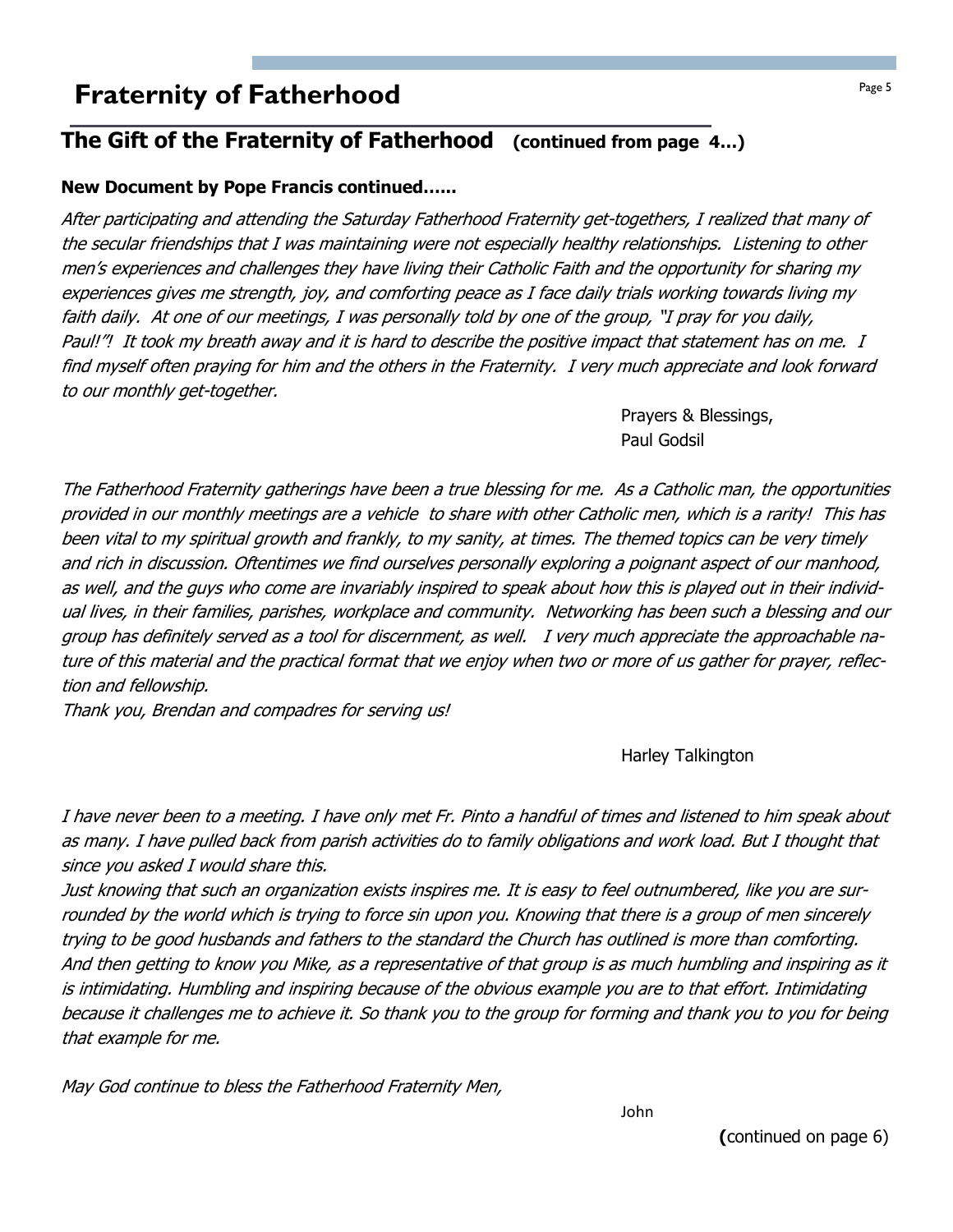## **Praternity of Fatherhood Page 6**  $\frac{Page6}{Page6}$

### The Gift of the Fraternity of Fatherhood (continued from page 5…)

Our Fatherhood Fraternity is a spiritual fellowship unique to any other that I have encountered. Raising children in today's secular society presents many challenges. Within our group we have honest heartfelt discussions about moving our families forward in faith. Brendan and our other group members are inspirational and truly faith-building.

#### Chris Verbiest

The time that our Fraternity of Fatherhood group spends together is a time that I always look forward to. We attend Mass together and we have a breakfast meeting to discuss and pray on the topic of the day. I always come away from our sessions with strength and at least one point of focus that I can take forward to build on. I love our friendship and we genuinely care about each other. It is great to have a group of men in which we support each other in our faith and we strive to grow in our vocations as Catholic men, fathers, and husbands.

Brendan McVicker

#### A Fraternity for All Men

The Fraternity of Fatherhood is for men of all ages. Our desire is to serve the Lord in all areas of our lives and to especially model our gift and responsibilities as fathers after the example of God the Father and His goodness. We support men; meeting them where they are. We engage in one-on-one friendships and provide opportunities for group activity, support and formation.

We entrust the Fatherhood Fraternity to the patronage of Saint Joseph.

#### Our Mission

To serve as men dedicated to the Lord in all aspects of our lives. To encourage and support men / fathers throughout the world in their gift and responsibilities as fathers. To encourage and support fathers "to respond" to their vocation, to protect and remain strong carrying their families in their hearts. Our desire is to be united to The Lord and fulfill our holy mission as fathers.

#### What is it we hope to do?

Bring men / fathers, closer to God by inviting them to learn their faith, challenging them to live their faith and encouraging them to love and share their faith. In addition, we invite those not married as this is a time to discern their vocation and calling in the Church.

As Fraternity of Fatherhood members, we are committed to grow and be formed spirituality, to support each other, to be active and supportive in our parishes. We are committed to learn who we are as Catholic men, to be discovered through our life experiences, prayer, studying Scripture and the documents of the Holy Roman Catholic Church, obedience to the Holy Roman Pontiff, our Roman Catholic Bishops and our parish Pastors. The formation of "Fatherhood" takes place in our hearts. Being a father means understanding that it is a call. When Fatherhood is received as a gift, it is accepted in humility and gratitude. Humility comes from the fact that we are weak. The pressures of the world are strong and flesh seems to have its way. Gratitude comes from the fact that the Lord is our Shepherd and He is with us always. With Him all things are possible.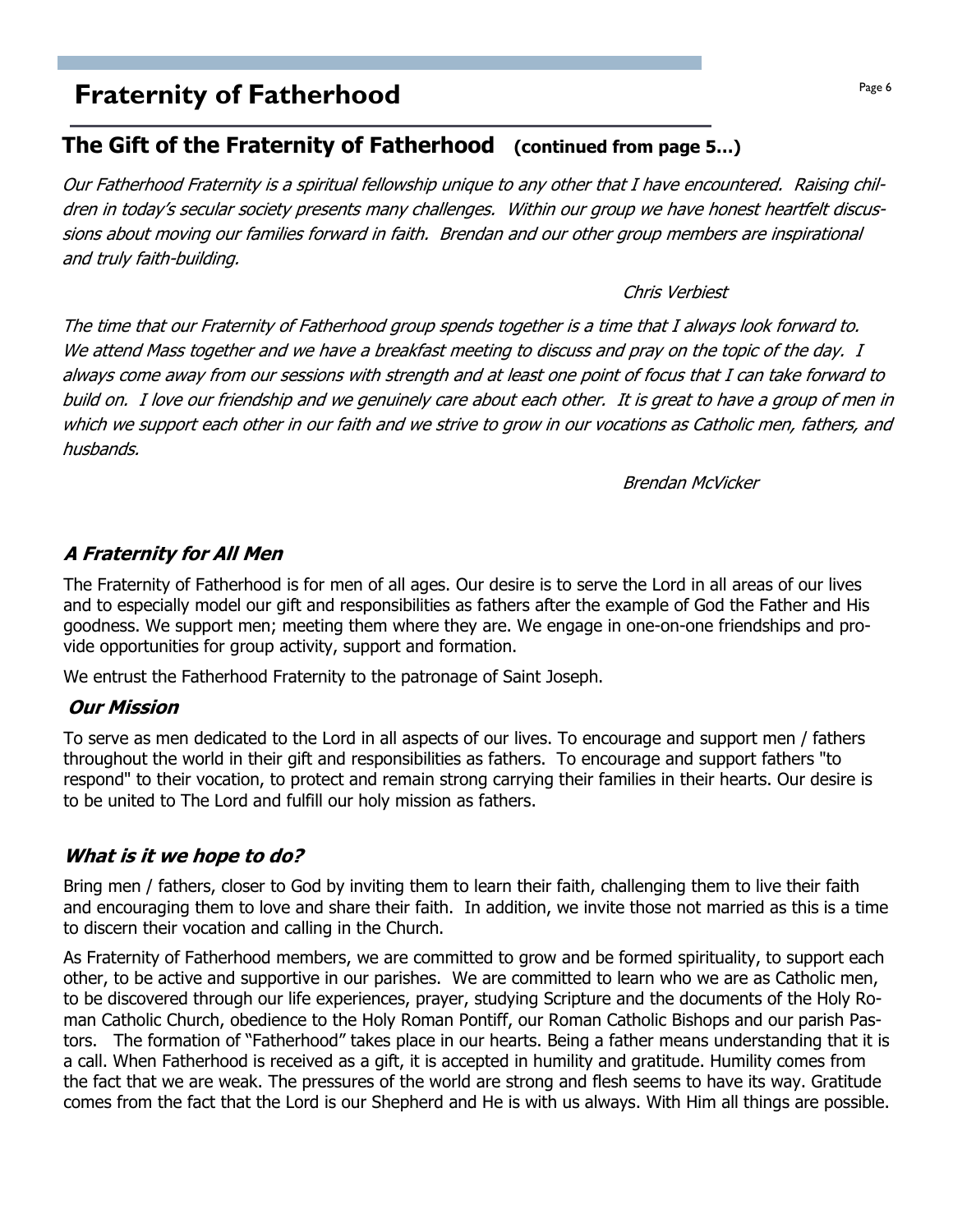## **Fraternity of Fatherhood Page 7** Fraternity of Fatherhood

#### Fraternity of Fatherhood—Group locations & Area Coordinators

Fr. Pinto has encouraged us to grow and expand the Fraternity of Fatherhood all over the world. He has granted us his permission, his blessing and he guides us spiritually. It is with this confidence that we now move forward with humility, obedience and docile hearts. If you are interested in joining a Fraternity of Fatherhood group or if you would like to start a group in your city contact Ray Emnace, Mike Allison, Stacey Hill or Brendan McVicker.

| <b>Arkansas</b>                     |                |                    |                                      |                  |
|-------------------------------------|----------------|--------------------|--------------------------------------|------------------|
| <b>Steve Osborn</b>                 | (501) 664-5379 | $(501) 529 - 5615$ | SteveO@oca-actuaries.com             | Little Rock      |
| <b>California</b>                   |                |                    |                                      |                  |
| Ray Emnace                          | (661) 513-4216 | $(213) 531 - 1999$ | Raceman502@aol.com                   | Los Angeles      |
| Mike Allison                        | (916) 436-4049 | (916) 834-6226     | meallison5@gmail.com                 | <b>Fair Oaks</b> |
| <b>Mississippi</b>                  |                |                    |                                      |                  |
| Don Brewer                          | (662) 253-5146 | (901) 299-1989     | don@memphis2u.com                    | Olive Branch     |
|                                     |                |                    |                                      |                  |
| <b>Nevada</b><br><b>Stacey Hill</b> | (775) 787-6275 | $(775) 762 - 5217$ | cerrosamor@sbcqlobal.net             | Reno             |
|                                     |                |                    |                                      |                  |
| <b>Oregon</b>                       |                |                    |                                      |                  |
| <b>Brendan McVicker</b>             | (503) 657-0484 | (503) 358-4963     | mcvickerfamily@comcast.net West Linn |                  |
|                                     |                |                    |                                      |                  |
| <b>Texas</b><br>Donald Lange        | (210) 249-8858 |                    | Dplange1990@qmail.com                | Ft. Worth        |
|                                     |                |                    |                                      |                  |

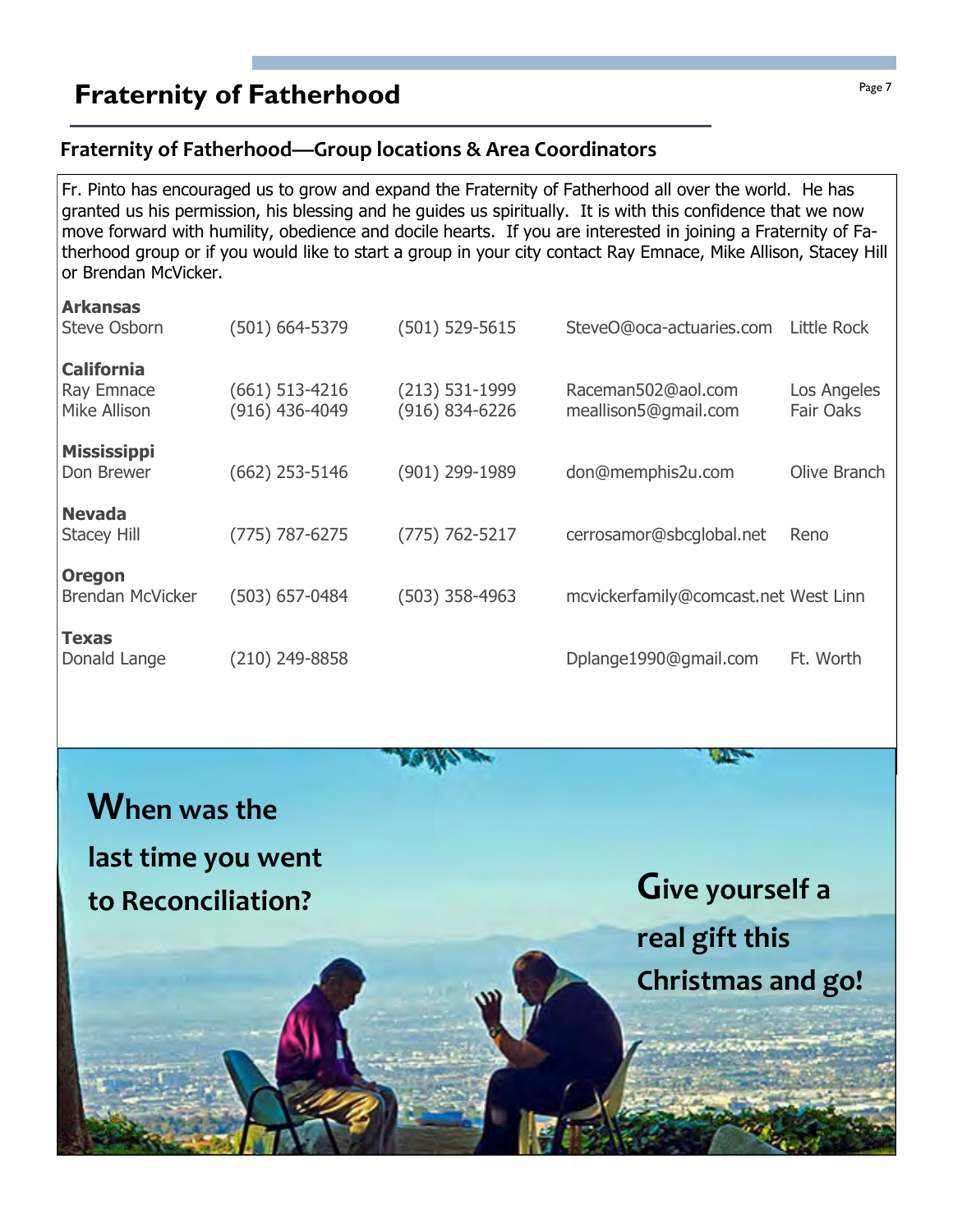#### CARRY YOUR FAMILY IN YOUR HEART - A CALL TO HOLINESS

A husband/father's guide to his vocation and spiritual direction. Each Newsletter focuses on one of the Guidelines or Areas of Growth from the "Carry Your Family In Your Heart" book. These guidelines to our Fatherhood Vocation & Spiritual Formation have been formatted based on the Fatherhood Retreat Guideline Teachings & under Spiritual Direction of Fr. Santan Pinto, S.O.L.T.

### Guideline: STRONG

Fatherhood is your vocation, your calling by God. So many lay men think only the priesthood is a vocation. They thought they had a vocation at one time but then decided to get married. Then they are shocked when they find out marriage is not easy and the first time it gets tough they don't know what to do, they run, they want to leave their marriage. No! Marriage and Fatherhood is our vocation. It is not easy. It isn't supposed to be. If it was easy God would not have made it a sacrament. It is a sacrament because we cannot do it alone. We need God's help. God knows we cannot do it alone. We need God's sacramental grace for strength. We become strong through our vocation, through Fatherhood.

Our strength comes from being responsible. We have great responsibility for the gifts and talents we have been given as fathers. Show your strength to your children as a Father who helps clean, who helps with dinner and dishes. Show your strength in being a servant to your family. Jesus said the greatest is the one who serves. We are accountable for producing the fruit from the talents given us.

Our strength comes from always working. If our work is for the Lord, we will not get tired. We will be able to work past our own expectations. If our work is not for the Lord, we will tire easily.

Our strength is in being trustworthy. The Lord never gives us a cross that He has not already given us the strength and grace to handle. Our strength comes from trusting and learning to listen to the prompting of the Holy Spirit. Listen and Learn! Trust in God's promise that He will not forsake you.

We must be strong against the abuse and inappropriate use of sex. Unfortunately, our world views sexual promiscuity as the mark of a real man. We need to set boundaries to protect ourselves against immoral relationships and pornography. We need to protect ourselves from situations where women are exploited; from the near occasions of sin. We need to be careful about the movies we choose, the magazines we look at, the TV shows we watch, the bars we attend.

Saint James tells us, "Each person is tempted when he is lured and enticed by his own desire. Then desire when it has conceived gives birth to sin; and sin when it is full-grown brings forth death" (James 1:14-15). Don't fall into the trap. Avoid the near occasion of sin by getting rid of any pornography you have. Just throw it away; the magazines, the cable channel, all of it. The real man is the one that has strength and seeks the strength in God to rule his passions.

Following these guidelines will make us strong and confident in God. Our strength must be "spent" on God's vocation for us. That way when we die, we enter into heaven as though we are truly coming home, head held high, confident. We can truly say we did our best.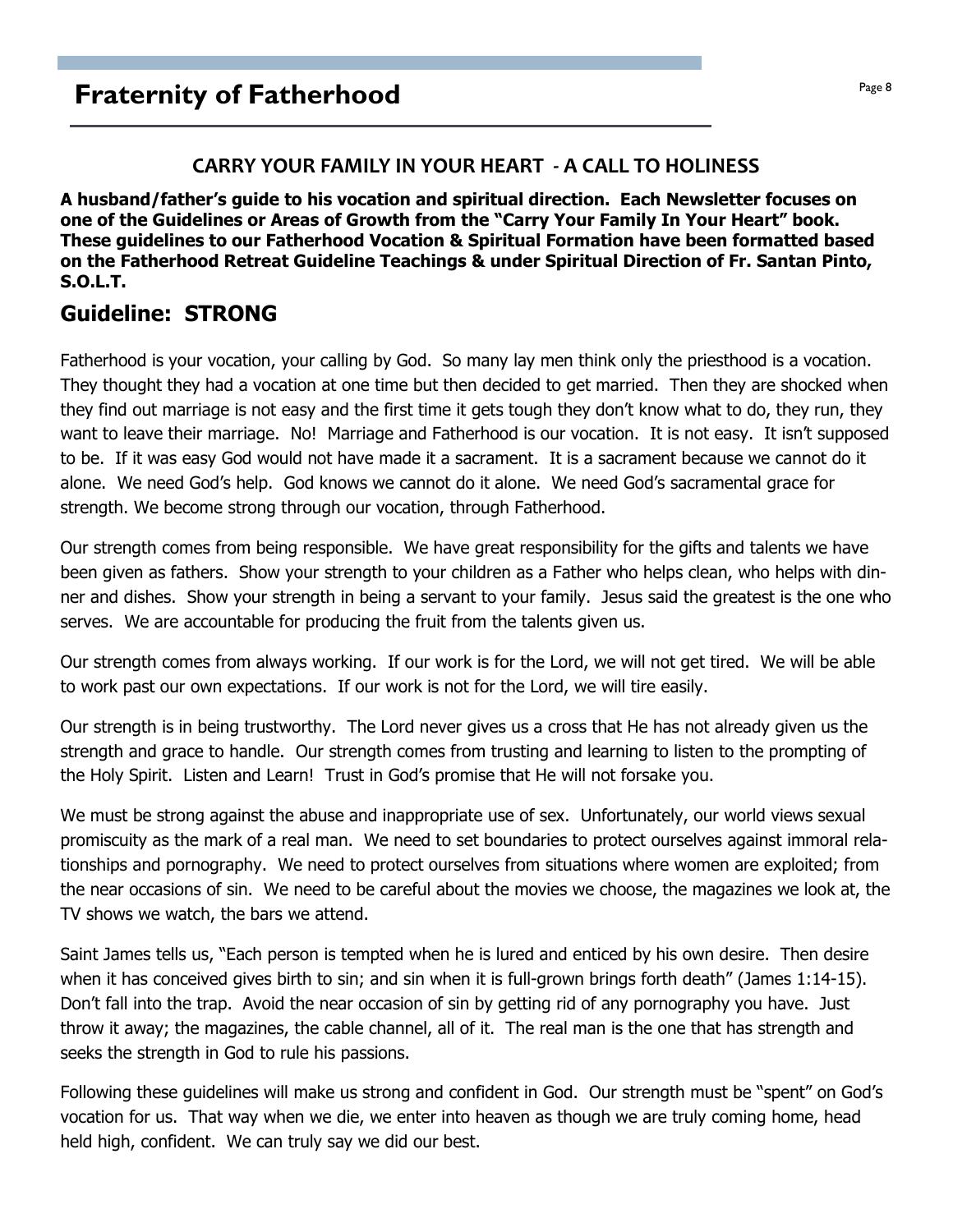## **Praternity of Fatherhood Page 9** Fraternity of Fatherhood

## Scripture Readings for Guideline: STRONG

#### Scripture Reading Ps 18:2-7

The Lord is our strength. He is a rock, a fortress of protection for us. We need to call upon God to protect us. He will protect us from evil if we ask Him. No matter how bad the situation, our cry reaches His ears.

#### Scripture Reading Ps 28:6-9

The Lord hears our pleading for help. We must trust in His help. We must trust that He is our strength and shield. We thank the Lord for His help. He saves us, blesses us, feeds us and carries us forever. The Lord is ready to help. We just need to accept His help.

#### Scripture Reading Luke 12:22-34

The Father knows you have needs. But He asks that we first seek His kingdom and then all the other things will be given besides. This requires trust and strength. Ask the Father for the strength. Do not be afraid! Get rid of the clutter that engulfs your heart. The world wants you to have all kinds of clutter and it clouds our view of the real treasure. Your real wealth is that which last forever in heaven. This is what you should seek. This is your treasure. This is where your heart needs to be.

#### Scripture Reading 2Cor 12:1-10

God's grace is sufficient for us, for power is made perfect in weakness. When we are weak, we surrender to God. His power then dwells in us. As Paul says, be content with your weakness, your insults, your hardships because it is through these that we are strong; with the strength and power of Christ.

#### Scripture Reading 2Tim 1:6-14

The spirit of God is one of power and love and self-control. Bear your hardship for the gospel with the strength that comes from God. Do not be ashamed of the suffering's you endure because the strength of Christ is with you and will guard you. Guard this trust and ask the Holy Spirit to help you that dwells within you.

#### Scripture Reading Romans 12:1-2

Offer your body as a living sacrifice, holy and pleasing to God. Don't be conformed to the world but be transformed in Christ. Transformed in Christ that you may renew your mind, discern what is God's will for you.

#### Scripture Reading 1Thess 4:3-5

The will of God for you is that you refrain from immorality, that you acquire a wife in holiness and honor and not lustful passion.